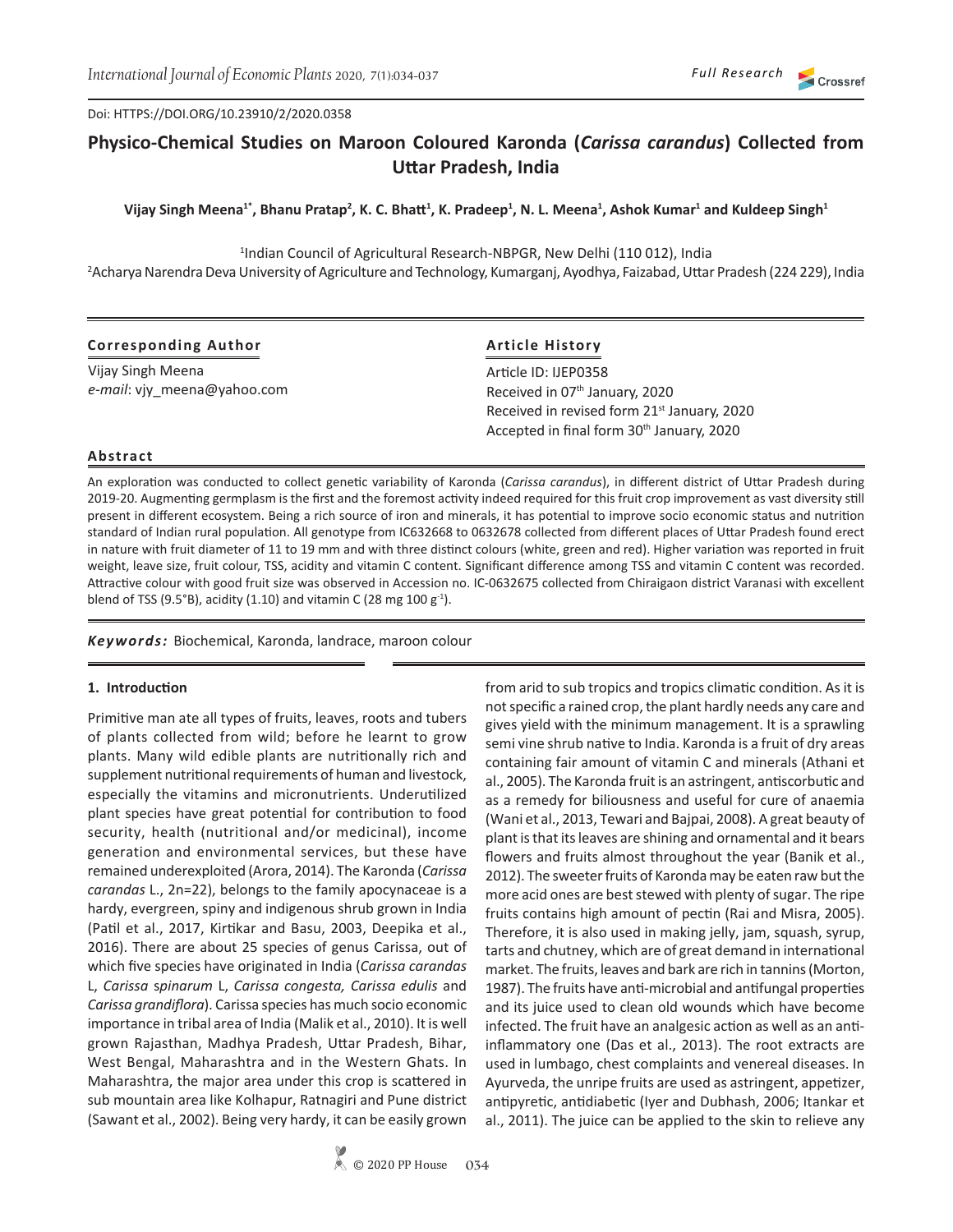skin problems. The roots are anthelmintic, stomachic and antiscorbutic and are useful in stomach disorders, intestinal worms, scabies and pruritus (Balakrishnan and Bhaskar, 2009; Gowda et al., 2011). Decoction of its leaves is also used against fever, diarrhoea and ear ache, and the roots are used for stomachic, vermifuge, remedy for itches, and insect repellent (Singh and Uppal, 2015). Leaf extract is externally applied for curing leprosy. Two drops of plant oil is given with half cup of honey for controlling worms of minors (Trivedi, 2007). Fruits are generally harvested at immature stage for vegetable purpose, fullyripen fruits are consumed fresh or processed. The unripe fruits yield milky white latex which can be used in preparing chewing gum and rubber (Kumar et al., 2007). Improvement in productivity will definitely boost the crop expansion in non-traditional areas of India and other ancillary industries. Fruits are also used to treat liver dysfunction andear ache. One of the simple approaches to improve production of any crop is to boost up productivity through utilization of existing genetic resource. A large germplasm resource is always favoured in plant breeding program as many desirable traits may obviously remain in the population, which may exploit breeding program.

The diversity of Karonda has not appropriately collected and used for breeding programmes hence this fruit remain poor yielder and underutilized. Proper documentation of the germplasm can assist in breeding to improve its yield related aspects. Plant breeding programs depend on the efficient selection of parental genotypes. In this regard, the analysis of genetic diversity and relatedness among genotypes becomes very useful. The present study was undertaken to demonstrate the usefulness of morphological, biochemical traits for studying the variability among a diverse collection of Karonda collected from different part of Uttar Pradesh, India.

## **2. Materials and Methods**

Eleven genotypes of Karonda were collected from 25.18 to 26.47 N latitude, 80.40 to 83.4 E longitudes and an altitude of 20 to 126.8 meter of UP (India) and subjected for physicochemical analysis during 2019-20. Morphological traits (both quantitative and qualitative) for assessment of diversity of fruit size and biochemical attributes were studied using Completely Randomised Block Design (CRD). Twenty mature fruits were selected randomly from each accession to record observation on morphological and biochemical parameters. Fruit size (length and girth) was measured with the help of digital vernier calliper, while fruit weight was taken by digital balance. The total soluble solids (TSS) were determined with Erma Hand Refractometer (0–32 °Brix). The titratable acidity (%) and ascorbic acid content (mg  $100 \text{ g}^{-1}$ ) were determined by AOAC (1960) methods. The differences in the means of each agronomic trait between accession were compared using ANOVA (analysis of variance), while mean values were used for analysis of variance.

## **3. Results and Discussion**

All genotype from IC632668 to 0632678 from different places of Uttar Pradesh (Table 1) belonging to *Carissa carandus*  were found erect, tall (l4-6 meter), with milky latex secretion on harvesting, spiny (2.0-3 cm length); leaves were green, simple and opposite; fruits were white, pink and maroon coloured. It is clear from Table 2 that remarkable diversity was present on morphological and biochemical attributes like fruit size (oblong and round), fruit length (14 to 23.9 mm), fruit diameter (11 to 19 mm), fruit weight (4 to 11.3 g), leave length (37 to 58 mm), fruit pulp colour, flower fragrance (mild to strong), pulp colour (white, pink, red and dark red), seed

| Table 1: Demographic information of Karonda germplasm |         |                       |            |                  |           |                      |          |       |             |       |       |  |
|-------------------------------------------------------|---------|-----------------------|------------|------------------|-----------|----------------------|----------|-------|-------------|-------|-------|--|
| SI.                                                   | IC. No. | Source                | Frequency  | Sample type      | Sam.      | Habitat              | District | State | Lat.        | Long. | Alt.  |  |
| No.                                                   |         |                       |            |                  | method    |                      |          |       |             |       |       |  |
| 1.                                                    | 632668  | Natural wild          | Occasional | Invidual plant   | Selective | Disturbed            | Luc-     | UP    | 27          | 80.44 | 53.3  |  |
|                                                       |         |                       |            |                  |           |                      | know     |       |             |       |       |  |
| 2.                                                    | 632669  | Farmer's field        | Occasional | Invidual plant   | Selective | Cultivated           | Luc-     | UP    | 27          | 80.4  | 64    |  |
|                                                       |         |                       |            |                  |           |                      | know     |       |             |       |       |  |
| 3.                                                    | 632670  | Farmer's field        | Frequent   | Invidual plant   |           | Selective Cultivated | Jaunpur  | UP.   | 25.46 82.34 |       | 66    |  |
| 4.                                                    | 632671  | Farmer's field        | Frequent   | Invidual plant   |           | Selective Cultivated | Jaunpur  | UP    | 25.45 82.36 |       | 71.3  |  |
| 5.                                                    |         | 632672 Farmer's field | Frequent   | Invidual plant   |           | Selective Cultivated | Jaunpur  | UP    | 25.44 82.35 |       | 70.1  |  |
| 6.                                                    | 632673  | Farmer's field        | Abundant   | Invidual plant   | Selective | Cultivated           | Varanasi | UP    | 25.21       | 83.4  | 17.1  |  |
| 7.                                                    | 632674  | Farmer's field        | Rare       | Invidual plant   | Selective | Cultivated           | Varanasi | UP    | 25.21       | 83.4  | 17    |  |
| 8.                                                    | 632675  | Farmer's field        | Rare       | Individual plant | Selective | Disturbed            | Varanasi | UP    | 25.18       | 82.9  | 65    |  |
| 9.                                                    | 632676  | Farmer's field        | Abundant   | Individual plant | Selective | Cultivated           | Varanasi | UP    | 25.21       | 83.4  | 20    |  |
| 10.                                                   | 632677  | Natural wild          | Occasional | Individual plant | Wild      | Disturbed            | Ayodhya  | UP    | 26.32 81.18 |       | 126.8 |  |
| 11.                                                   | 632678  | Natural wild          | Occasional | Individual plant | Wild      | Disturbed            | Ayodhya  | UP    | 26.32       | 81.49 | 126.8 |  |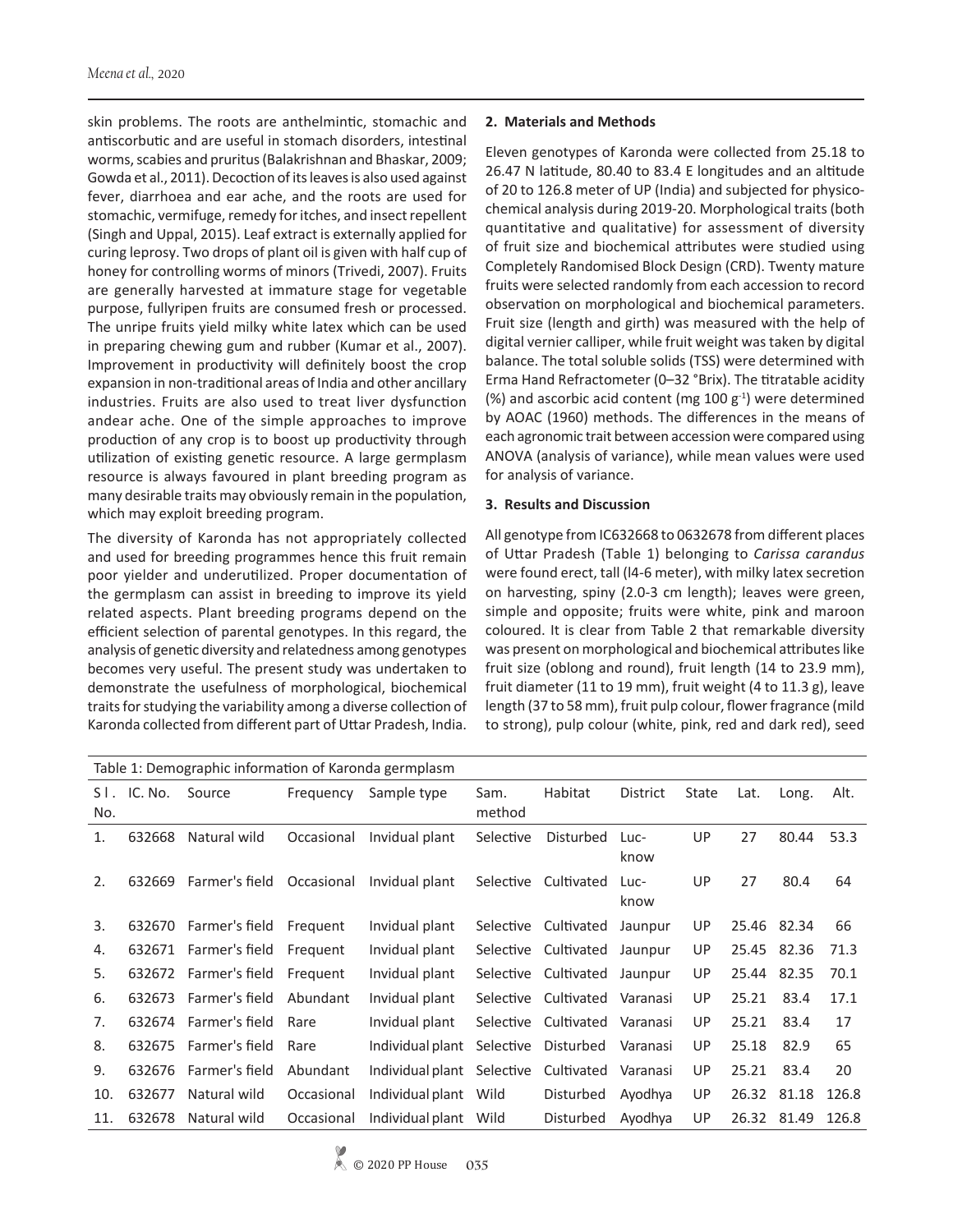*International Journal of Economic Plants* 2020, 7(1):034-037

| Table 2: Morphological characterization of Karonda |        |              |          |           |        |           |               |         |                   |  |
|----------------------------------------------------|--------|--------------|----------|-----------|--------|-----------|---------------|---------|-------------------|--|
| IC. No.                                            | Fruit  | Fruit length | Fruit    | Seed      | Leaf   | No. of    | <b>TSS</b>    | Acidity | Vitamin C         |  |
|                                                    | weight | (mm)         | diameter | weight    | length | Seed      | $(^{\circ}B)$ | (%)     | $(mg 100 g^{-1})$ |  |
|                                                    | (gm)   |              | (mm)     | (g)       | (mm)   | $fruit-1$ |               |         |                   |  |
| 632668                                             | 4.0    | 14.7         | 12.3     | 10.33     | 37.0   | 6         | 3.7           | 0.90    | 14.3              |  |
| 632669                                             | 8.0    | 16.7         | 13.0     | 12.56     | 39.0   | 5         | 3.0           | 1.10    | 18.0              |  |
| 632670                                             | 11.0   | 23.7         | 14.7     | 16.44     | 56.0   | 4         | 4.7           | 1.73    | 22.3              |  |
| 632671                                             | 11.3   | 15.7         | 14.0     | 13.67     | 50.0   | 4         | 5.5           | 1.30    | 12.7              |  |
| 632672                                             | 11.0   | 14.0         | 13.3     | 12.78     | 44.0   | 5         | 6.0           | 1.37    | 12.0              |  |
| 632673                                             | 7.0    | 14.7         | 12.7     | 11.44     | 48.0   | 6         | 8.5           | 1.27    | 14.3              |  |
| 632674                                             | 5.3    | 17.3         | 14.7     | 12.42     | 57.0   | 3         | 5.0           | 1.00    | 12.0              |  |
| 632675                                             | 10     | 17.0         | 19.0     | 14.78     | 48.7   | 3         | 9.5           | 1.10    | 28.0              |  |
| 632676                                             | 7.3    | 20.5         | 12.0     | 13.27     | 48.0   | 5         | 5.3           | 1.13    | 8.7               |  |
| 632677                                             | 10.7   | 15.5         | 13.0     | 13.06     | 47.7   | 6         | 6.8           | 1.60    | 10.3              |  |
| 632678                                             | 8.3    | 16.0         | 11       | 11.78     | 41.3   | 6         | 4.4           | 1.43    | 10.3              |  |
| SEm±                                               | 0.5    | 0.7          | 0.79     | <b>NS</b> | 1.15   | <b>NS</b> | 0.38          | 0.38    | 0.6               |  |
| CD $(p=0.05)$                                      | 1.4    | 2.1          | 2.3      | <b>NS</b> | 3.4    | <b>NS</b> | 1.1           | 1.10    | 1.8               |  |
| <b>CV</b>                                          | 9.6    | 7.3          | 9.86     | <b>NS</b> | 4.25   | <b>NS</b> | 11.56         | 11.33   | 7.0               |  |

colour (white and black), number of seeds fruit<sup>-1</sup> (3 to 7), TSS (3 to 9.5 °B), acidity (0.9 to1.73) and vitamin C (8.7 to 28 mg  $100 g<sup>-1</sup>$ ) content.

People's perception towards food items is generally influenced by their appearance. Generally colour is an important component of appearance, which governs the quality of foods. Fruits with accession number IC-0632675 collected from Chiraigaon district Varanasi located at 25.21 latitude and 83.4 longitudes were unique, superior and attractive maroon coloured. Fruit weight was higher (10 g) with less no.of seeds fruit<sup>-1</sup> (3) with excellent blend of TSS (9.5 °B) and acidity (1.10). Higher vitamin C (28 mg 100  $g^{-1}$ ) content was also recorded in these fruits (Table 2 and Figure 1).



Figure 1: Promising accession IC-0632675 of karonda with attractive maroon coloured fruits

# **4. Conclusion**

Morphological and biochemical categorization of karonda accessions into different groups provided important information. Accession no. IC-0632675 collected from Chiraigaon district Varanasi was found unique and superior in term of fruit colour (attractive maroon), fruit weight (10 g), number of seeds (3 fruit<sup>-1</sup>), TSS (9.5 °B), acidity (1.10) and vitamin C (28 mg 100  $g^{-1}$ ). This work will help karonda breeders for further improvement through conventional and non-conventional breeding approaches.

# **5. Acknowledgment**

The authors are thankful to Dr. Kuldeep Singh, Director, ICAR-NBPGR, New Delhi and Dr S.P. Ahlawat, Head, (DPEGC) for providing necessary facilities for conducting exploration on karonda.

# **6. References**

- AOAC, 1960. Official methods of analysis, 14<sup>th</sup> ed. Association of official chemist. Washington D.C.,
- Arora, R.K., 2014. Diversity in Underutilized Plant Species An Asia Pacific Perspective. Bioversity International, New Delhi, India, 203.
- Athani, S.I., Patil, B.R., Swamy, G.S., Patil, P.B., Kanamadi, V., Shirol, A.M., Dinakara, A.J., 2005. Genetic variability in Karonda (*Carissa carandas* L.) for physico-chemical characters of fruit. The Asian Journal of Horticulture 2, 1−3.
- Balakrishnan, N., Bhaskar, V.H., 2009. Karonda (*Carissa carandas* Linn.) as a phytomedicine: a review. The